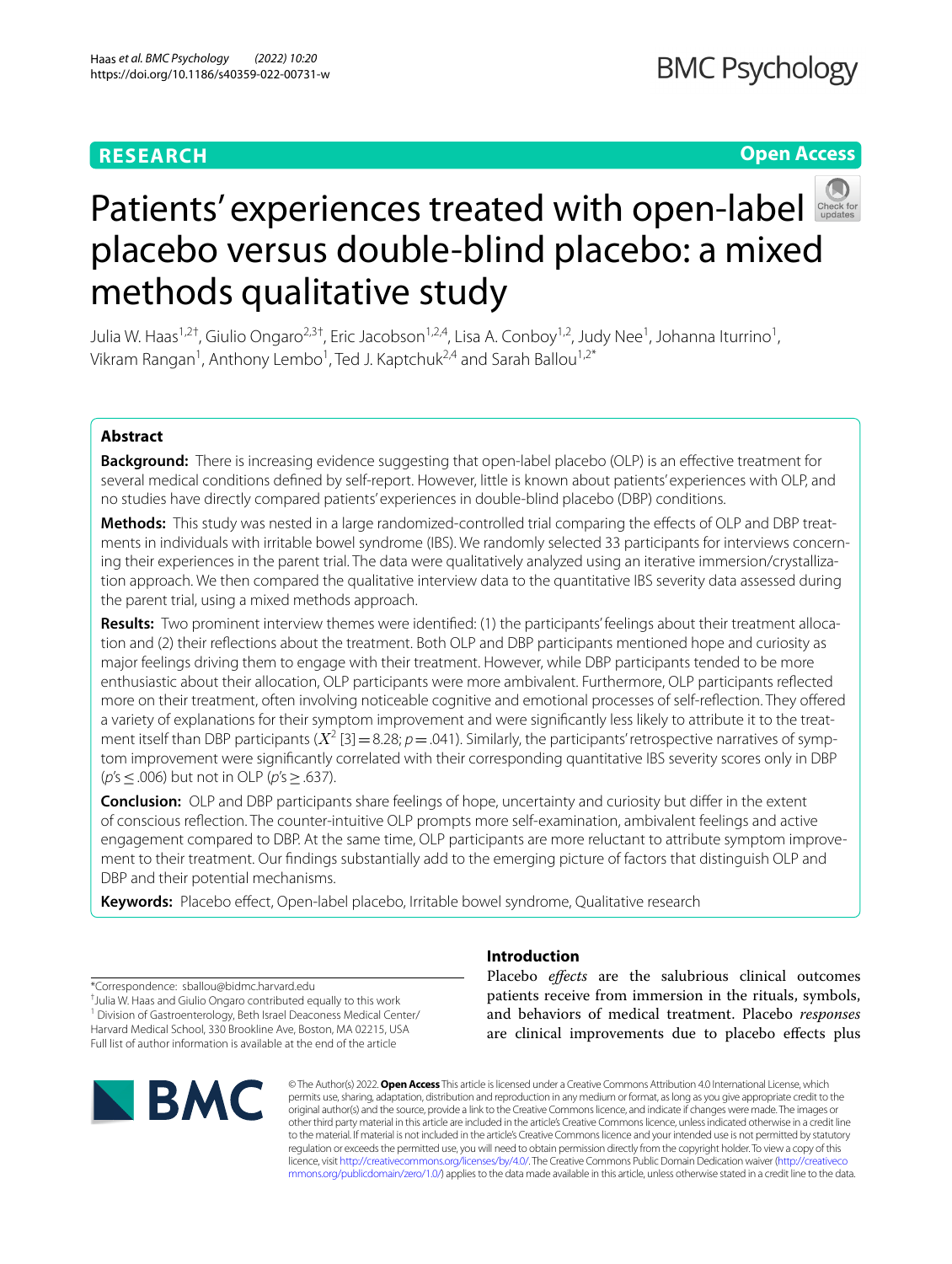other non-specifc factors such as spontaneous improvement, natural fuctuations and regression to the mean [[1,](#page-10-0) [2](#page-10-1)]. In recent years, there has been a burst of quantitative clinical and basic science research investigating placebo effects  $[3-7]$  $[3-7]$  $[3-7]$ . The use of qualitative methods to assess patients' experience with placebo treatment has been scarce and confned to double-blind placebo (DBP) administration [\[8](#page-10-4)]. To our knowledge, there are no published qualitative studies of patients' experience in openlabel placebo (OLP), nor any studies that compare the experience of OLP to DBP. This study seeks to address this lacuna and ofer an account of the diferences in how patients experience these two treatments.

Until recently, conventional medical thinking assumed that placebo treatments only elicit placebo efects when administered deceptively or as part of double-blind randomized controlled trials (RCTs). Refecting conventional wisdom, Henry Beecher, the famous Harvard anaesthesiologist who helped to pioneer placebo studies, maintained that a placebo pill only works "as long as it is not detected as a placebo by the subject or the observer" so that the patient "believes it [is a drug] and consequently the expected results occur" [[9\]](#page-10-5). In 2010, our team performed the frst RCT to challenge this widespread belief. We found that when participants were given "openlabel", i.e., honestly prescribed placebos (OLP) for irritable bowel syndrome (IBS) on top of their treatment as usual (TAU) they had signifcant and clinical meaningful improvement compared to the control group of TAU alone  $[10]$ . The TAU group controlled for spontaneous improvement, the patient–physician relationship, and regression to the mean which allowed the inference that the improvement were actual placebo efects and not due to other non-specifc factors. Our original RCT was followed by a furry of OLP RCTs. Recently, a metaanalysis of thirteen OLP RCTs—including conditions such as episodic migraine attacks, chronic low back pain, cancer-related fatigue and menopausal hot fashes demonstrated that OLP can produce signifcant efects (standardized mean difference =  $0.72$ ; 95% CI 0.39-1.08;  $p$ <0.0001) [[11\]](#page-10-7). OLP has now become a subject of inquiry as much as double-blind placebo (DBP). To date, however, no study has investigated the qualitative experiences of patients on OLP or compared them to those of DBP patients.

Recently, our team completed a large RCT ( $N=308$ ) that sought to replicate our earlier finding of  $OLP+TAU$ versus TAU alone in irritable bowel syndrome (IBS) [[12\]](#page-10-8). IBS is a common functional gastrointestinal disorder characterized by abdominal pain accompanied by diarrhea or constipation. It is a very common condition affecting  $4.1\%$  of the worldwide population  $[13]$  $[13]$ . Like many other functional disorders, IBS is highly susceptible to psychosocial factors and shows high placebo responses in clinical trials. Our parent RCT replicated the 2010 fndings and confrmed that OLP was superior to TAU  $(p=0.031)$ , evoking clinical meaningful benefits in IBS. An additional aim of the parent trial was to determine whether the magnitude of OLP and DBP were similar or diferent. To that end, our parent RCT nested a doubleblind RCT comparison of DBP and double-blind peppermint oil into the original design of OLP versus TAU. Participants were told that they could be randomized to OLP, a double-blind RCT where the pill could be either placebo or peppermint oil, or TAU. The nested comparison of OLP versus DBP demonstrated, to our knowledge, for the frst time in history, that symptom improvement, at least in IBS, was not signifcantly diferent in OLP and DBP (*p*=0.485) [[12\]](#page-10-8).

We nested our qualitative study in this parent RCT described above. Nesting our interviews in the large parent study not only allowed us to directly compare the experiences of participants randomized to OLP to the experiences of participants allocated to DBP, but also to compare both of these to the few existing qualitative studies of patients on blinded placebo [\[8,](#page-10-4) [14\]](#page-10-10). Furthermore, we were able to include quantitative data of the parent trial into our qualitative analyses to present mixed methods fndings of participants' experiences on OLP and DBP.

# **Methods**

This study was embedded in a large, six-week RCT which investigated the efects of OLP and DBP on symptom severity in individuals with IBS. The full methodology of the parent study is reported in detail in the previously published study protocol [\[15](#page-10-11)] as well as the publication of the major fndings [[12\]](#page-10-8). Ethical and regulatory approvals were obtained from the Institutional Review Board for the Protection of Human Subjects at Beth Israel Deaconess Medical Center. Our study was performed and reported in accordance with the relevant guidelines and regulations, informed by COREQ [[16\]](#page-10-12).

# **Interviews**

At the beginning of the parent trial, 33 participants were randomly assigned to be individually interviewed after completion of the quantitative study. Interviewed participants were either from the OLP group  $(n=11)$ or from the double-blind condition  $(n=17)$ , which included both double-blind placebo and double-blind peppermint participants. However, the double-blind participants were unaware of their group assignment, and symptom improvement did not difer between placebo and peppermint participants  $[17]$  $[17]$  $[17]$ . Therefore, we do not distinguish between the two double-blind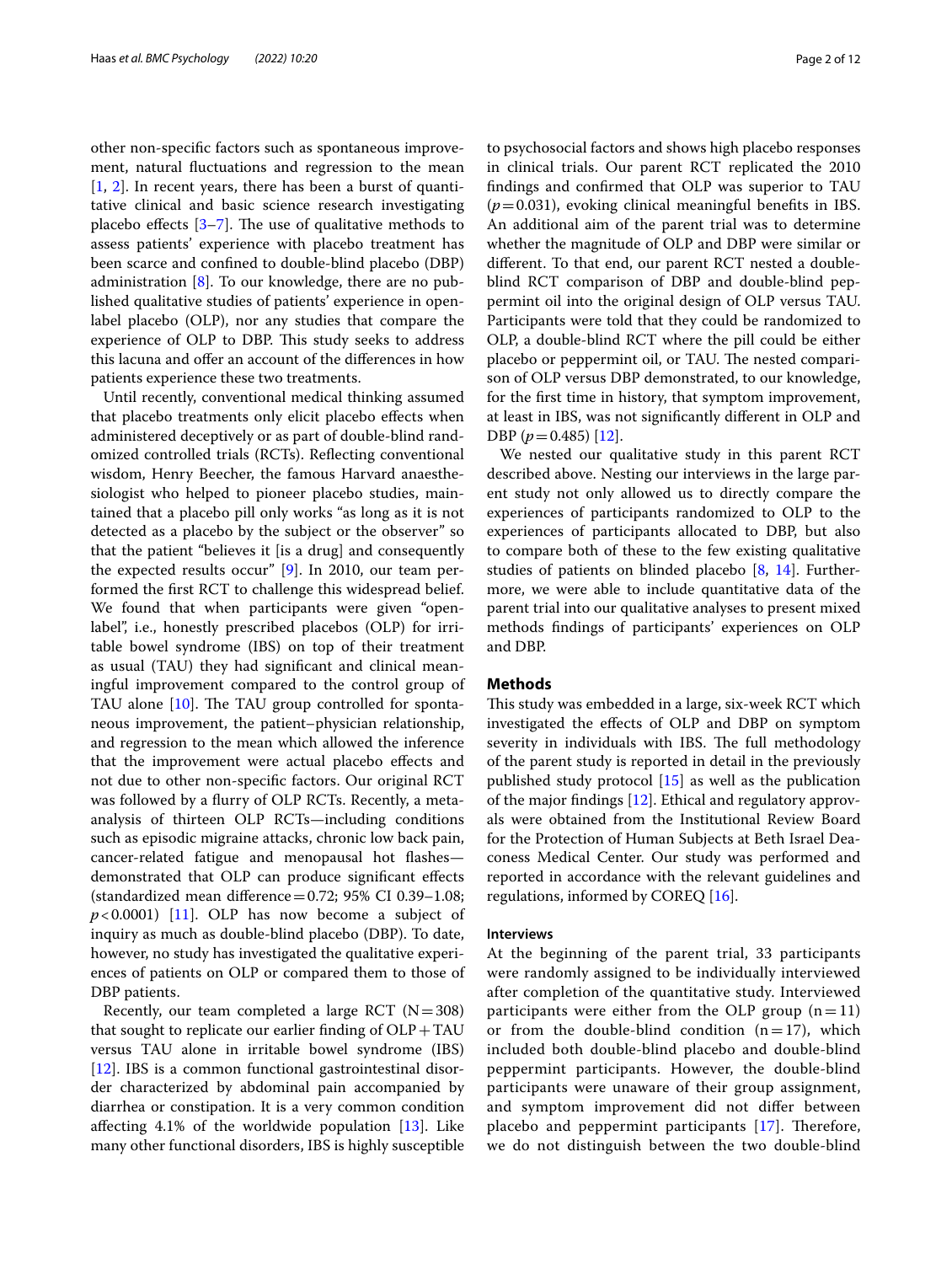groups in this paper and we classify them both as DBP participants. Experimenters in the DBP group were also blinded to treatment assignment. In all groups, outcome assessments were performed by blinded research assistants. Five TAU participants were interviewed as well but are not included in these analyses as we were only interested in patients' experiences with placebo treatments. Due to equipment malfunction, the interviews of three participants of the double-blind condition were not audio taped, resulting in a fnal sample of  $N=25.$ 

The interviewers were experienced qualitative researchers of our team (EJ, LC, and SB) who were not otherwise involved in study procedures. Each interview took approximately 30 to 45 min and included semi-structured questions about the participants' feelings, thoughts and behaviors during the course of the six-week trial, any changes they experienced, as well as their overall impression of the study. A selected sample of the most important questions is provided in Table [1](#page-2-0). All interviewed participants had given written consent to be interviewed and audio recorded. The recordings were anonymous, i.e. no personal information was included in the later transcribed audio fles.

<span id="page-2-0"></span>**Table 1** Selected sample of most relevant interview questions

How did you think about your IBS when you frst joined the study? How did you think about placebos?

How did you think about peppermint oil?

Please tell me the story of how the study has gone for you What study experiences stand out the most in your memory?

How did your frst meeting with the doctor go?

- What do you remember?
- What group were you assigned to?
- How did the doctor explain it?
- How did you feel about your assignment?
- Did you prefer a diferent group?

Did you notice any efects from taking the pills? If yes:

- When did you notice those efects?
- How did the effects go from there?
- How do you think taking the pill caused those efects? If no:
- Why do you think there weren't any efects?

What changed during the time you were in the study?

- When did you notice those changes?
- How did the changes go over time?
- What do you think caused the changes?

Has being in the study changed how you think about placebos? Has being in the study changed how you think about peppermint oil? Has being in the study changed how you think about your IBS?

How do you think your IBS will go in the future?

Bullet point questions are prompts that were only asked if needed IBS, irritable bowel syndrome

# **Placebos and other treatments**

The placebo pills consisted of 0.2 ml enteric coated soybean oil softgels. The peppermint oil was also dispensed in enteric coated pills, which for all practical purposes eliminated smell and taste as to prevent patients to identify their assignment. All patients were allowed to continue with their treatment as usual and agreed not to change IBS medications or doses during the 6 weeks of the trial.

# **Qualitative analysis**

We employed an iterative immersion/crystallization approach  $[18]$  $[18]$  to qualitatively analyze the interview transcripts. Two authors (JH and GO) read the interviews independently and identifed the major themes, which were then refned through several group discussions by the entire team. This paper focuses on the two most prominent themes that emerged, and we have organized the qualitative results according to these two themes: (1) feelings about treatment allocation, and (2) refections about the treatment. In each section, we frst present commonalities between the two groups and then identify the diferences.

# **Relation of qualitative and quantitative data**

To compare our qualitative data to the quantitative results of the parent trial, we also adopted a mixed methods approach. In order to make our report more readable, we will present the methodology of our mixed methods section after the qualitative results and right before the mixed methods results.

### **Results**

# **Feelings about treatment allocation** *Similarities*

**Preference** When the participants were asked how they felt about their group assignment and which treatment group they had preferred, the overall reactions were similar in DBP and OLP participants. The majority were pleased with their assignment and felt lucky that they had not been randomized to the no treatment control group.

- *250 (OLP): I was actually happy about that, because I know that one of the groups was going to be taking, and doing, nothing. And I didn't wanna be in that group, [...] because I felt like that was just gonna do nothing for me (laughs).*
- *309 (DBP): I was glad that I was assigned to take a pill*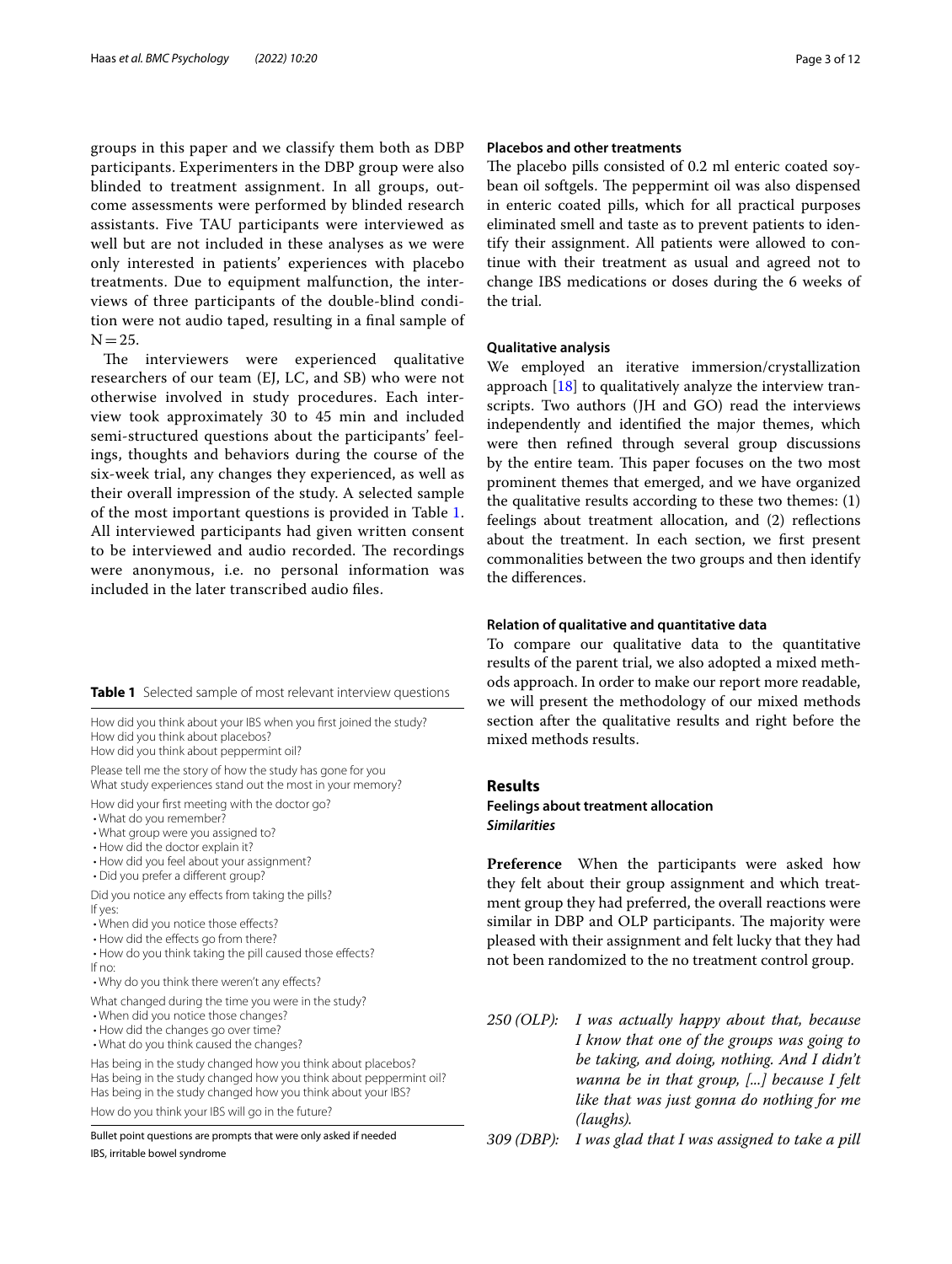*instead of just being the control and not doing anything.*

**Hope** In both treatment groups, hope seemed to play an important role. Without being prompted, many participants said they were hopeful about their treatment.

- *184 (OLP): I was hoping that it would help.*
- *187 (DBP): I was hopeful. I was really hopeful.*
- *143 (DBP): I think I was hoping to, I was hoping to get something that would make me feel better.*
- *138 (OLP): I was excited and, again, hopeful that it would work for me.*

**Curiosity** Besides hope, curiosity was another unprompted feeling mentioned by several participants of both groups:

- *149 (OLP): I was just curious, honestly.*
- *143 (DBP) : I was just curious to see how it would, how it would unroll.*
- *185 (OLP): I had an open mind about it. I didn't think that it defnitely would work or that it defnitely wouldn't. Um, but, yeah, I was just curious, um, and, yeah, I guess hopeful that there would be a positive efect.*

# *Diferences*

**Expression of feelings** Despite the overall homogeneity in the participants' attitudes about their treatment, there were prominent group diferences in the way they described their feelings about their group assignment. It seemed that many participants preferred the clarity of DBP to the paradoxical idea of taking an "inert" substance.

**Enthusiasm in DBP** In the DBP group, participants appeared to express more positive feelings. The majority used words like "happy", "thankful", "thrilled", "excited", or "intrigued", and they often emphasized these feelings with "very" or "really". Most of them stated clearly that they wanted to be in the DBP group and that they were very glad about actually having been assigned to it.

*134 (DBP): Um, it made me feel really good that I was gonna be able to try something that may help me. […] I was very happy with it. […]*  *I'm glad I was in the group I was in. You know, after the frst week, I was thrilled.*

- 139 (DBP): They told me I'd be getting the pill that may *or may not be a placebo. […] Which I was thankful for. […] I really wanted to get in the one that would be either-or.*
- *187 (DBP): I was grateful for being in the double-blind study. […] I was intrigued to fnd out what would happen. […] I was thrilled.*
- *230 (DBP): I was hoping I would be randomized to the arm that would have the peppermint oil. […] Tis is the arm I wanted (laughing). So, it worked out well.*
- *311 (DBP): And I think the double-blind almost makes it like more, more fun.*

**Ambivalence in OLP** In the OLP group, participants often expressed ambivalent feelings or a neutral response. Higher uncertainty about the treatment was evident in the frequent use of wordings such as "kind of", "maybe", "I guess", or "a little," and a hesitancy to make judgements was noticeable. Several OLP participants conceded they had initially preferred the double-blind group but emphasized their open mind toward OLP. Others said that they were indiferent about their randomization.

- *174 (OLP): Um, and I remember really having a very neutral response […] and not being disappointed or, you know, upset or any way about it.*
- *184 (OLP): I was hoping to get the peppermint oil. […] I was a little skeptical about the placebo, but I do believe there's a mind–body connection […] So I was open to the placebo. […] I was open to it.*
- *091 (OLP): Um, I had no […] no attitude.*
- *138 (OLP): No, I didn't have a preference.*
- *149 (OLP): I kind of [had a preference], especially after he had talked about the efects of peppermint oil […] And it was sort of like it just clicked. I was like, of course, that would be a good alternative, because I drink peppermint tea. So, I kind of wanted to be on that one.*
- *271 (OLP): I don't know if I did [have a preference]. Eh, I'm not sure. […] I think I probably would have preferred the blinded one.*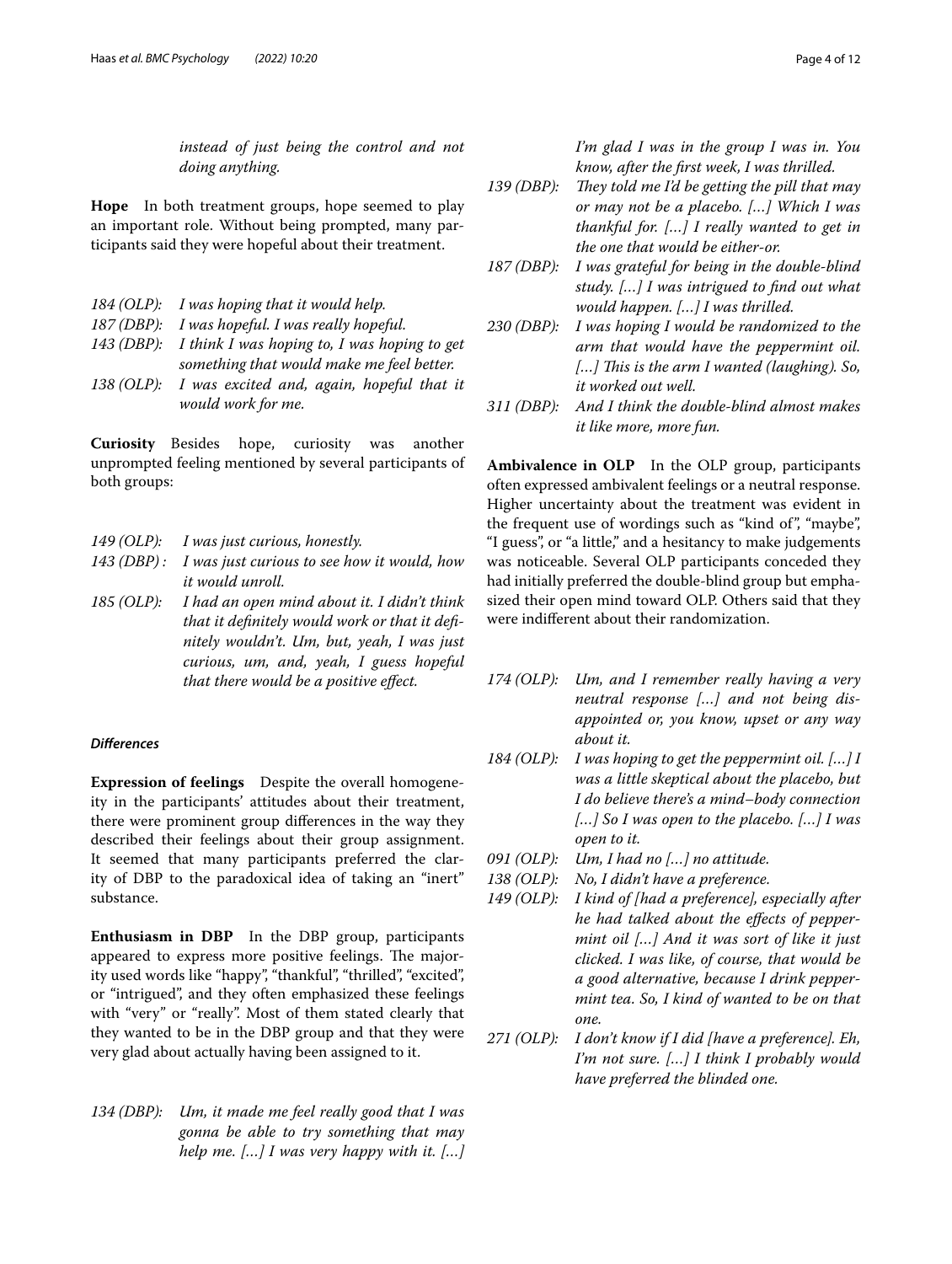# **Refections about the treatment** *Similarities*

Potential power of the placebo effect Most participants in both groups had heard or were aware of the "potential power of the placebo efect," and they accepted that it could have played a role for their personal symptom improvement during the study. There were both DBP and OLP participants who considered placebo efects to be the most likely explanation for their symptom improvement.

- *217 (DBP): I think it depends a lot on whether it's a placebo or not. Or maybe it doesn't—like maybe the placebo efect is strong and so the peppermint oil is actually doing nothing, and it's the placebo efect anyway.*
- *184 (OLP): Taking what I thought was a medication you know, it would, it was helping me, yeah.*
- *187 (DBP): Well, if it's the peppermint oil then I don't know much how it works, except that it calms the gut. Um, but I purposely did not go online and read about it. So, and if it's the, um, the placebo then again, that's the brain–gut connection, and I'm happy with that.*

For a few participants, the conversation about placebo efects naturally developed into a discussion of "mind– body connection" or "mindfulness."

- *311 (DBP) It's interesting to me that you know we're getting to this point in medicine where maybe we're realizing that we need to like back of of certain medications and instead talk about mindfulness and um good habits that sort of set our bodies up to perform better, I guess.*
- *112 (OLP) And I do believe in my heart anyway, I'm a yoga person and I do believe there is a giant mind-body connection, so, um, I have no problem taking something, again, that's not a chemical that will help me.* [...] [The *idea of taking placebo] actually almost reinforced to me that there's defnitely a mind-body connection and possibly that I could also heal a little bit like almost like self-healing.*

# *Diferences*

**Causal attribution** Despite the broad acknowledgment of the power of placebo efects across groups, the attribution of cause to personal improvement (or lack thereof) varied between OLP and DBP participants. We found that both narratives (with the exception of participants who did not feel any improvement) were replete with feelings of uncertainty about the outcome and nature of treatment, but that this uncertainty was expressed differently depending on the group. Participant 112 had a hypothesis similar to our fndings:

*112 (OLP) [If I would have been in the DBP group,] I probably would've been questioning more in my mind, [why] am I feeling symptoms now […]? I think there would've been more thinking involved on my part [and] almost anxiety of which one is it and how do my symptoms ft in with that actual placebo or non-placebo […] If I hadn't known I would just probably attribute some of my symptoms diferently.*

**Attribution in DBP—passive engagement with treatment** One of the main aspects that distinguishes the experience of DBP participants from that of the OLP participants is the guesswork that the former often engaged in while taking part in the trial (and which is of course missing for OLP participants). This consisted in trying to fnd cues that would indicate whether they had been assigned to the placebo or peppermint arm. Beyond this type of guesswork, however, we found that DBP patients were less actively engaged with the treatment than OLP patients, who, as we show below, consciously tried to come to terms with the novelty and counter-intuitive, paradoxical nature of OLP. In DBP, if a participant felt better, they endorsed the proposition that they had received peppermint oil. If they felt no diference, they gave more thought to the possibility of having received placebo.

- *214 (DBP): I, I think it worked for me, and I, I found that I have a distinct feeling I took the peppermint oil. […] And it worked.*
- *309 (DBP): I'm assuming that I, having the peppermint, um it just it makes sense that, that would've calmed things down.*
- *230 (DBP): I would say after the frst visit or the second visit, which was at the halfway mark, I was kind of on the fence, I could have gone*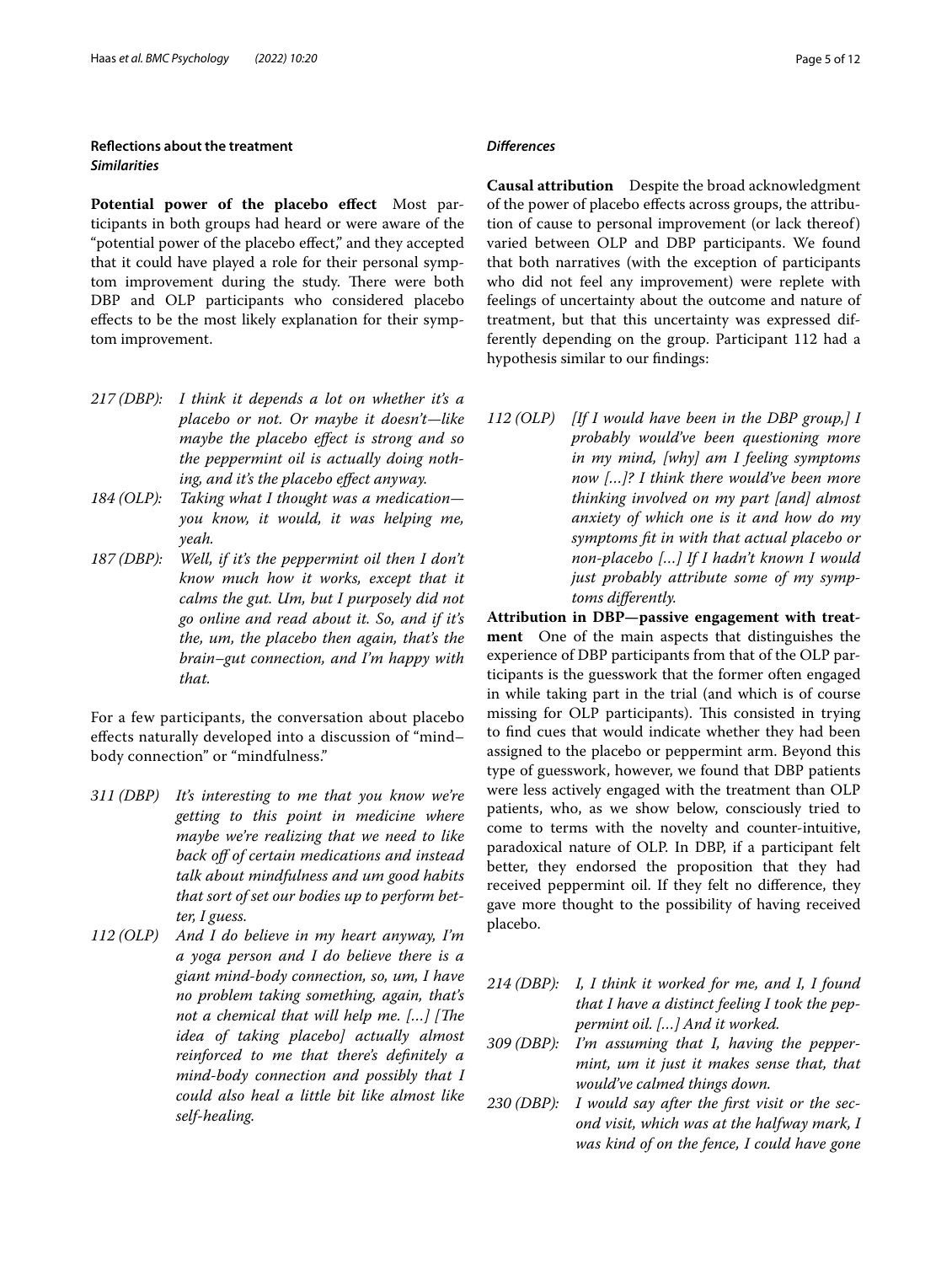*either way if I had the placebo or the, um, peppermint oil. But then it wasn't until this last week that I really felt like […] you know, like I do think it could be the peppermint oil.*

*281 (DBP): So, I'm like, "I wonder which it is. Is it the placebo efect? Is it my mind over my body? I wonder."*

**Attribution in OLP—active engagement with placebo** OLP participants were aware from the beginning that they were taking an inert substance. Participants who showed improvement of symptoms after taking OLP ofered a variety of explanations. With the exception of two participants who said, 'I don't know', participants advanced cognitive and emotional explanations that ranged from the experience of meeting with the doctors (itself thought to be benefcial),

*184 (OLP): I think it was coming here and meeting with the doctors.*

To the 'power of the mind' and the existence of a braingut connection,

- *138 (OLP): It could be, like I said, the brain-gut relationship and, and I had, you know, very much bought into that.*
- *174 (OLP): Sometimes, I, I remember thinking, "Okay, here you are. You're taking another pill. Tis is something else that's sending, you know, your neurons ... You know, fring and this..." You know, so I kind of, like, embraced the idea of, like, I know that this is not medication, but this is something that is maybe gonna send chemicals to my brain and hopefully work a little bit. […] I guess I just saw it as, "If this is something that is doing something to support your, your brain in order to better connect to your gut, then, um, why not try to embrace it?"*

To the idea that the exercise of taking a pill increased their awareness or "mindfulness" of their body,

*256 (OLP): Um, you know, it was a mindfulness experience. But it, you know like it really, it sort of made me think. I mean the whole process of having to remember that, "Oh yeah, I have to take the pill because I'm doing this thing," just made me more aware of how I was* 

*feeling. 184 (OLP): It works because it's like mind over matter.*

And, fnally, to the suggestion that simply the active attempt to change the situation could have an impact.

*174 (OLP): I remember saying, "Even if psychologically, I'm doing something to make myself feel better or I'm being proactive, that, that could have an impact".*

Explanations about the efficacy of OLP that resort to the 'power of the mind' were often accompanied by laughter, skepticism or incredulity, as this conversation illustrates:

- *250 (OLP): At frst I was a little skeptical, 'cause I'm thinking, "Well it's not really anything that I'm taking." I know it's a placebo pill, so it's not really like... a real drug. So, I was like, "Oh, I wonder if this is really gonna work." But maybe, just the thought of it, wanting it to work? Maybe that made it work. […] [Now,] I think that [placebos] probably do work. I think that maybe if you put your mind to making it work, it, I mean I know that sounds weird, but, something is going on. […] I don't know why it works and has helped. I don't know if it's just, you know, all in the head, 'cause you want it to. […] Interviewer: You're attributing your improvement to*
- *the placebo pills? 250 (OLP): Defnitely. Yes. Interviewer: What makes you think it was the placebo? 250 (OLP): Uh … I don't know, I think it's just in my head that it's that (laughs).*
- *Interviewer: Any thoughts about how or why it has helped?*
- *250 (OLP): Maybe 'cause I want it to help? (laughs) […] I want it to be it, that's what is helping me.*

At the same time, some OLP participants thought that placebo efects would not work on themselves but only on other persons, even if their questionnaire scores demonstrated that they had beneftted from the OLP treatment. A reluctance to admit that they could be a placebo responder, with its implication that IBS might be "all in their head" was evident.

*149 (OLP): I wouldn't say I came with a bad attitude, but just a, like, I did not think that the placebo efect would work on me. […] Even*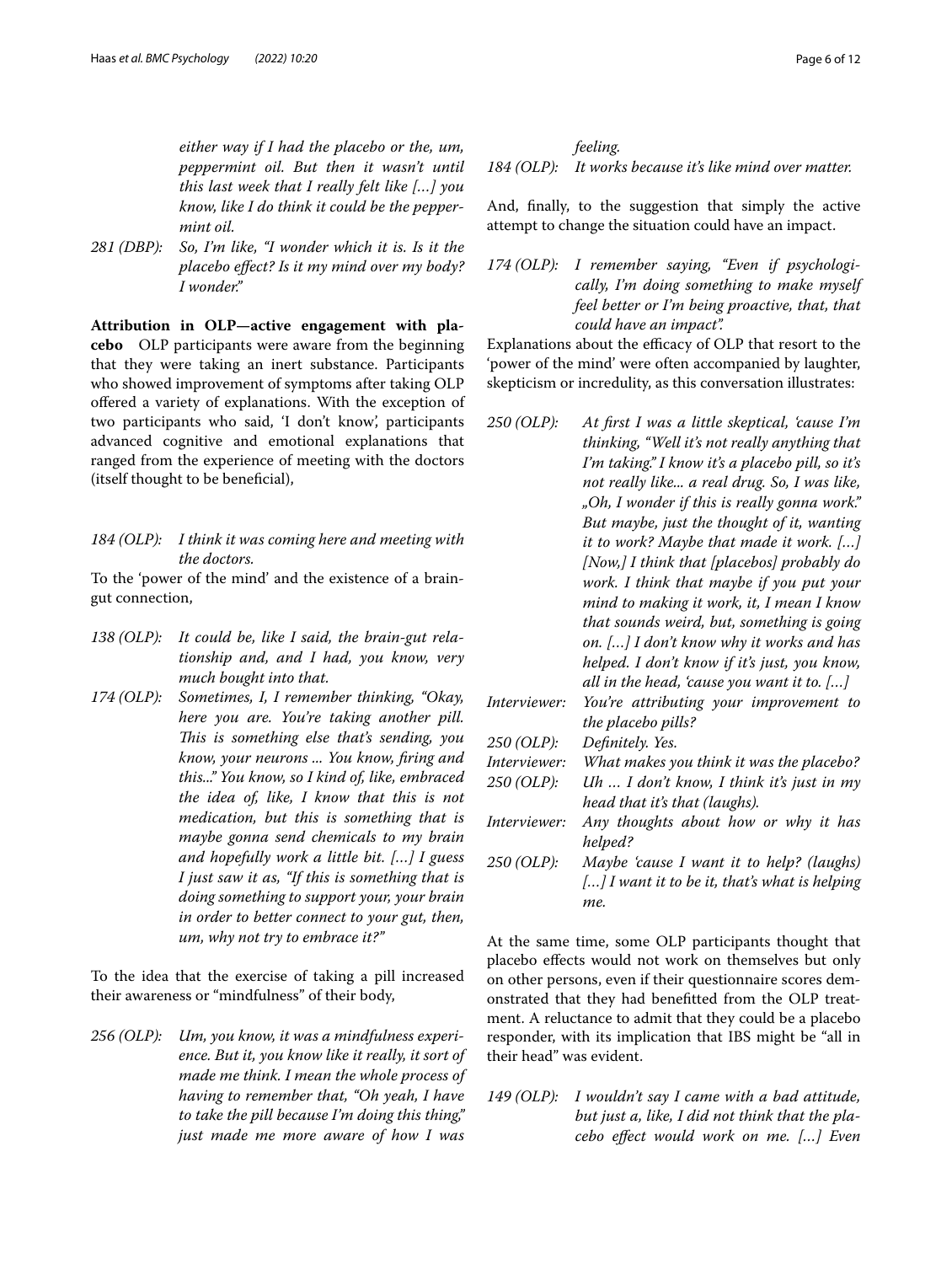*though I know it really does work on a lot of people. […] I don't think I totally fell into that category. […] But just, like I said, really did not expect me to be someone who—or the placebo efect would work […] on me.*

[Note: After the entire study was over, we examined this participant's individual IBS severity score, and found a dramatic improvement of symptoms.]

While OLP participants who felt their symptoms had improved ofered a variety of possible explanations, the minority of OLP participants who did not notice any symptom improvement were quick to attribute failure to the fact that they received something inert.

- *138 (OLP): Um, because (laughs) there's not enough of anything in there.*
- *149 (OLP): I think, just knowing that it was a placebo, and that, typically a placebo shouldn't do anything. […] I maybe would have been a bit more dedicated, in taking [the pills], if I really thought it was […] like a drug, or something that was like really going to be helping.*
- *307 (OLP) Probably because I knew it was a placebo.*

# **Relation of qualitative and quantitative data** *Statistical approach*

To compare our qualitative data to the quantitative results of the parent trial, a mixed methods approach was used. By extracting quantitative data on what participants reported about *symptom improvement* and *attribution* from our qualitative data, we created three variables. First, the dichotomous variable *Improvement Yes/No* was created to rate whether participants said their symptoms had improved during the trial (rated as 1) or had not improved (rated as 0). Second, the variable *Degree of Improvement* was created to further specify this subjective improvement into the experience of high (3), medium (2), mild (1) or no (0) improvement. Finally, the variable *Attribution of Improvement* was created to categorize whether participants thought their improvement was certainly due to the treatment (4), rather due to the treatment (3), rather due to other reasons (2) or certainly due to other reasons (1). Participants who said that their symptoms had not improved during the trial were not included in the analysis of this third variable because they could obviously not attribute their improvement to any reasons if they did not realize improvement.

Both in the open-label and in the double-blind condition, the two variables *Improvement Yes/No* and *Degree of Improvement* were correlated using bivariate correlations

(Spearman's rho [*r*s]) with corresponding quantitative variables, i.e. the participants' symptom improvement on the IBS Severity Scoring System (IBS-SSS). The IBS-SSS is a well-established measure of IBS symptoms [[19](#page-11-1)] and served as the primary outcome in the parent trial. A decrease on the IBS-SSS of at least 50 points is considered a clinically meaningful improvement, a decrease of at least 100 points is considered a medium, and a decrease of at least 150 points a high improvement of IBS symptoms. Thus, a pair of quantitative variables (*IBS-SSS Improvement Yes/No* and *IBS-SSS Degree of Improvement*) was created correspondingly to the quantitized interview variables, adopting the same coding schemes to enable direct comparison. To determine quantitatively whether the participants' *Attribution of Improvement*, as derived from the interviews, was dependent on participants' treatment condition, a Chi-Square test was calculated.

# *Findings: symptom improvement*

We found that qualitative and quantitative data on symptom improvement correlated strongly in DBP participants but not in OLP participants. Tables [2](#page-7-0) and [3](#page-7-1) present the bivariate Spearman correlations of the corresponding interview and questionnaire variables within both treatment conditions. In the double-blind condition (Table [2](#page-7-0)), both the two yes/no variables on improvement and the two variables on the degree of improvement correlate strongly (both  $r_s \ge 0.69$ ; both  $p's \le 0.006$ ). This indicates that in this group, the participants' narrative description of symptom improvement and their more objective IBS-SSS scores are pretty much in line with each other. Interestingly, the corresponding correlations in the open-label condition (Table [3\)](#page-7-1) are only very weak (both  $r_s$  < 0.16; both  $p$ 's > 0.637), indicating that the verbal selfreport of OLP participants difered from their measurements taken from baseline to endpoint with a validated questionnaire.

# *Findings: attribution of improvement*

While all participants in the double-blind condition who reported that their symptoms had improved during the trial thought that this improvement was probably or even certainly due to the treatment, there was much more variance in the open-label condition. Only 4 open-label participants thought that their improvement was probably or certainly due to the treatment, while 5 thought it was probably or certainly due to other reasons (Table [4](#page-7-2)). This difference between the two groups is statistically significant  $(X^2[3] = 8.28; p = 0.041)$  and indicates that OLP participants were hesitant to attribute their improvement to such a paradoxical treatment.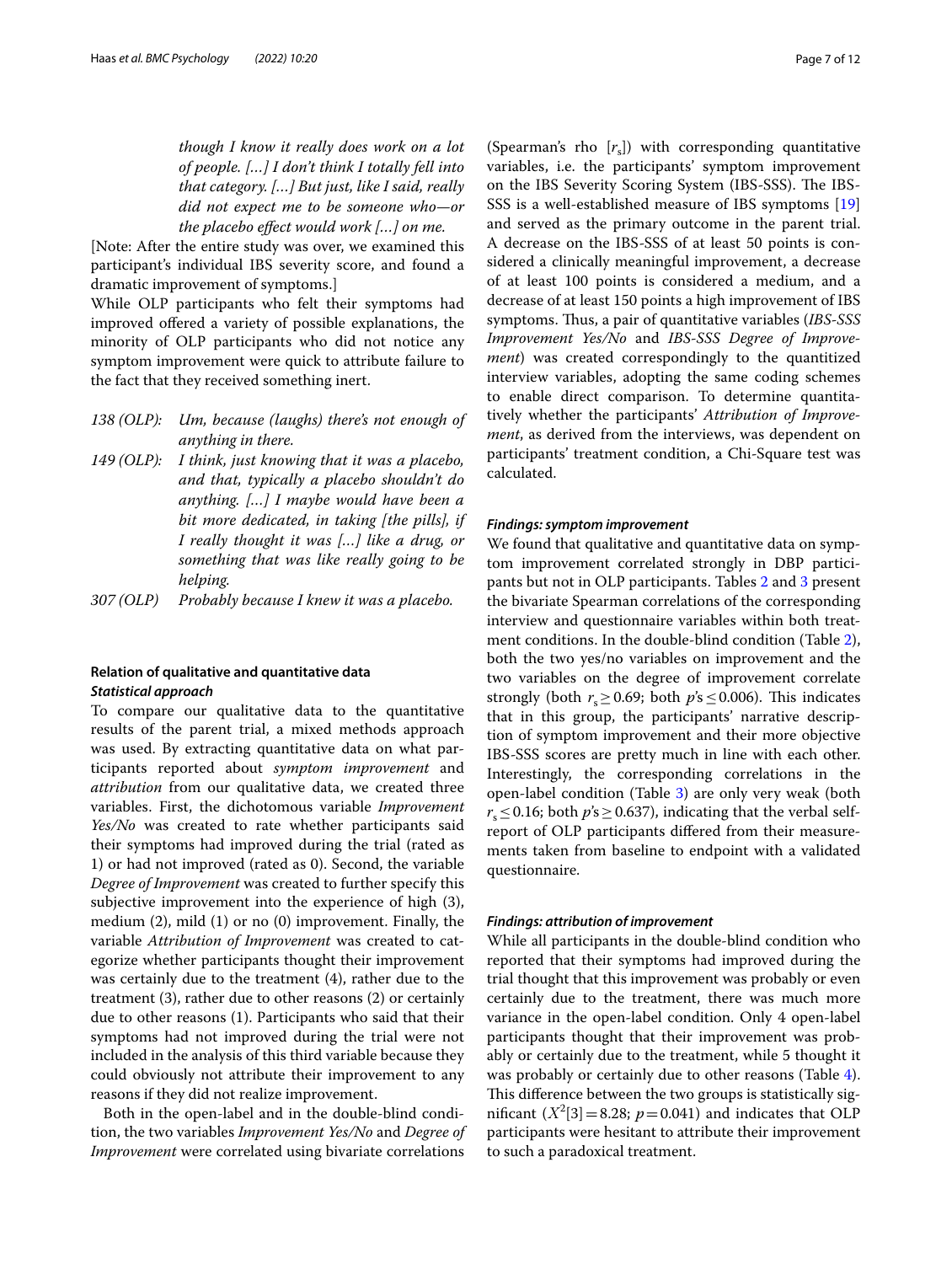# <span id="page-7-0"></span>**Table 2** Bivariate correlations of symptom improvement variables in the **double-blind** condition

| Symptom improvement |                     |                | <b>IBS-SSS</b>      |                            | <b>Interview</b>    |                     |
|---------------------|---------------------|----------------|---------------------|----------------------------|---------------------|---------------------|
|                     |                     |                | Yes/No <sup>a</sup> | <b>Degree</b> <sup>b</sup> | Yes/No <sup>c</sup> | Degree <sup>d</sup> |
| <b>IBS-SSS</b>      | Yes/No <sup>a</sup> | Spearman's rho |                     | .658                       | .782                | .580                |
|                     |                     | $p$ value      |                     | .011                       | .001                | .030                |
|                     | Degreeb             | Spearman's rho | .658                | 1                          | .772                | .695                |
|                     |                     | $p$ value      | .011                |                            | .001                | .006                |
| Interview           | Yes/No <sup>c</sup> | Spearman's rho | .782                | .772                       |                     | 742                 |
|                     |                     | $p$ value      | .001                | .001                       |                     | .002                |
|                     | Degree <sup>d</sup> | Spearman's rho | .580                | .695                       | 742                 |                     |
|                     |                     | $p$ value      | .030                | .006                       | .002                |                     |

Sample size  $n=14$ 

IBS-SSS=irritable bowel severity scoring system

a "Yes" is specified as at least 50 points of improvement on the IBS-SSS

 $^{\rm b}$  Degree is specified as no (<50 points improvement on the IBS-SSS), mild ( $\ge$  50 points improvement), moderate ( $\ge$  100 points improvement) or high ( $\ge$  150 points improvement) improvement

<sup>c</sup> "Yes" is specified as report of any symptom improvement in the interview

<sup>d</sup> Degree is specified as report of no, mild, moderate or high improvement in the interview

### <span id="page-7-1"></span>**Table 3** Bivariate correlations of symptom improvement variables in the **open-label** condition

| Symptom improvement |                     |                | <b>IBS-SSS</b>      |                            | <b>Interview</b>    |                     |
|---------------------|---------------------|----------------|---------------------|----------------------------|---------------------|---------------------|
|                     |                     |                | Yes/No <sup>a</sup> | <b>Degree</b> <sup>b</sup> | Yes/No <sup>c</sup> | Degree <sup>d</sup> |
| IBS-SSS             | Yes/No <sup>a</sup> | Spearman's rho |                     | .551                       | $-.149$             | $-.276$             |
|                     |                     | $p$ value      |                     | .079                       | .662                | .411                |
|                     | Degreeb             | Spearman's rho | .551                |                            | .329                | .161                |
|                     |                     | $p$ value      | .079                |                            | .324                | .637                |
| Interview           | Yes/No <sup>c</sup> | Spearman's rho | $-.149$             | .329                       |                     | .742                |
|                     |                     | $p$ value      | .662                | .324                       |                     | .009                |
|                     | Degree <sup>d</sup> | Spearman's rho | $-.276$             | .161                       | .742                |                     |
|                     |                     | $p$ value      | .411                | .637                       | .009                |                     |

Sample size n = 11

IBS-SSS=irritable bowel severity scoring system

<sup>a</sup> "Yes" is specified as at least 50 points of improvement on the IBS-SSS

 $^{\rm b}$  Degree is specified as no (< 50 points improvement on the IBS-SSS), mild ( $\ge$  50 points improvement), moderate ( $\ge$  100 points improvement) or high ( $\ge$  150 points improvement) improvement

<sup>c</sup> "Yes" is specified as report of any symptom improvement in the interview

<sup>d</sup> Degree is specified as report of no, mild, moderate or high improvement in the interview

<span id="page-7-2"></span>**Table 4** Attribution of symptom improvement in the two treatment conditions

#### **Certainly other reasons Probably other reasons Probably treatment Certainly treatment** Open-label 1 4 1 3 Double-blind 0 0 4 7

The attribution categories were specifed by quantitizing interview data. Only participants are included who reported any symptom improvement in the interview. The diference between the two groups is statistically signifcant  $(X^2[3] = 8.28; p = .041)$ 

# **Discussion**

The qualitative data of this study were assessed at the end of a six-week RCT investigating placebo efects in irritable bowel syndrome (IBS) that included both an open-label placebo (OLP) and a double-blind placebo (DBP) condition. While OLP participants were aware that they were receiving placebos, DBP participants did not know whether they received placebo or peppermint oil to treat their symptoms. To explore their experiences, we interviewed participants from both placebo treatment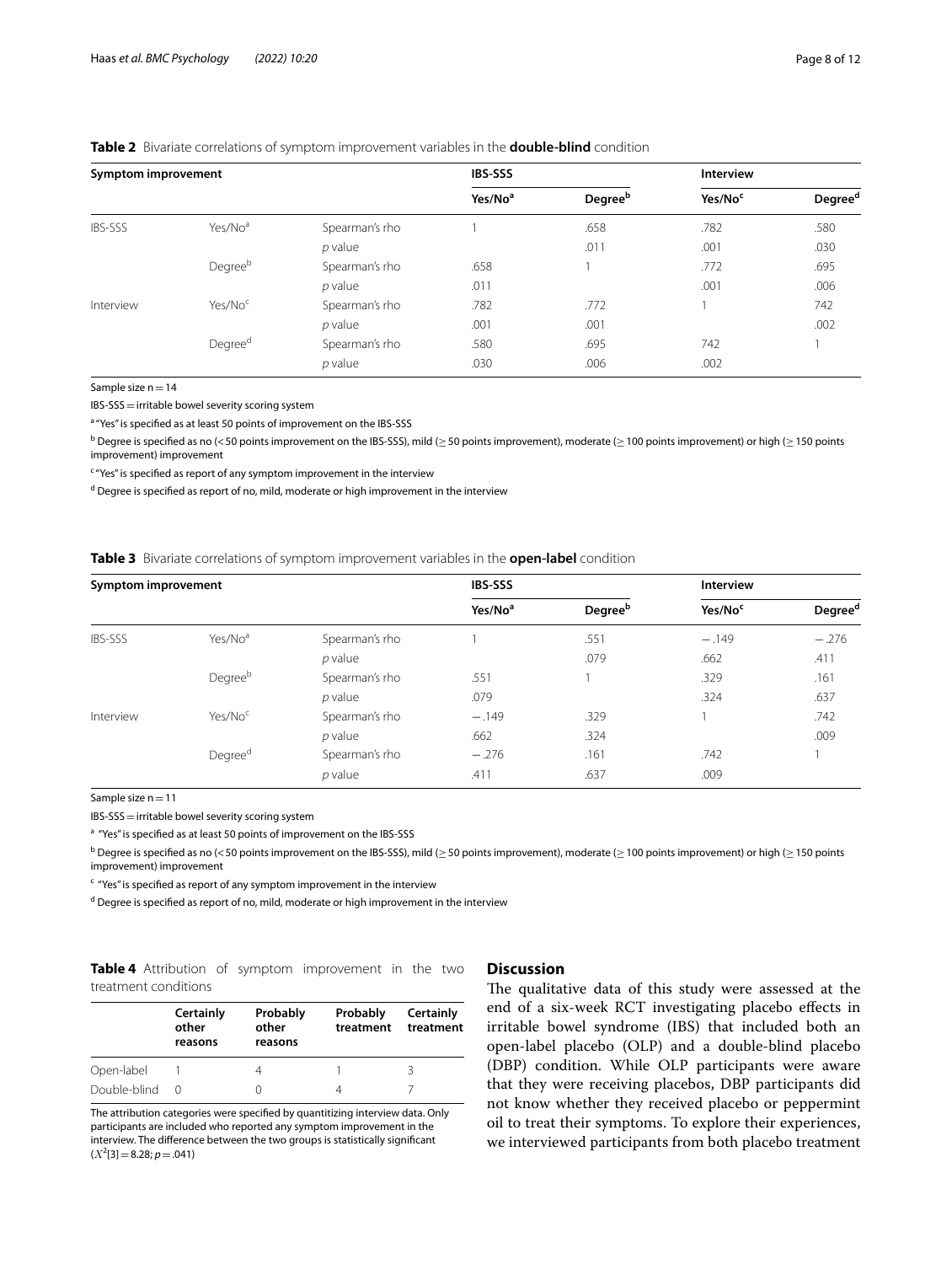arms after they had fnished the trial. In our interviews, the DBP group included participants of the peppermint arm as they were unaware of their group assignment and there was no diferent between placebo and peppermint. Two major themes of interest were identifed in our qualitative analysis of the interviews: the participants' feelings about their group allocation and their refections about their treatment during the course of the study. In addition, we compared the participants' narratives about their symptom improvement to their quantitative data on IBS severity that was assessed within the parent trial. To the best of our knowledge, this paper is the frst to present comparative fndings about participants' experiences on OLP and DBP treatment and adopt both a qualitative and a mixed methods approach.

When comparing the two placebo groups qualitatively, we found interesting similarities within both major themes. The majority of the interviewed OLP and DBP participants were pleased with their treatment allocation and felt glad that they had not been randomized to the no-pill control group. Without being prompted, many of them told us they had been hopeful and curious regarding their treatment. The finding of hope as a major motivator to participate in a clinical trial—that includes the chance to receive placebo—is in line with our fndings from a previous qualitative study of interviews with blind placebo participants [[8\]](#page-10-4). However, our results demonstrate that the role of hope is not unique for participants in double-blind conditions but is mentioned in the same way by OLP participants, who know for certain that they will receive placebos. This may be related to the fact that our participants had previously visited many physicians and gastroenterologist without success. The subjunctive 'what if it helps?' stance thus seems to be central to both OLP and DBP participants. At the same time, curiosity toward the treatment has, to the best of our knowledge, not yet been reported to drive participants of placebo groups. In our study, curiosity seemed to be at least one reason for participants to join and fnish the trial—no matter which condition they were allocated to. Arguably, the novelty of the idea that honest placebos could be a treatment in and of themselves triggered their inquisitiveness. Most interviewed participants were aware of the "power of placebo efects," and participants of both treatment groups acknowledged that the placebo efect could have contributed to their symptom improvement. It is important to note, however, that positive treatment expectations were not mentioned explicitly by our interviewed participants—neither in relationship to their initial attitudes when entering the trial nor to their fnal interpretation of their experience.

We also found diferences between the two placebo groups. These were especially evident in the language employed by OLP and DBP participants. While DBP participants tended to be enthusiastic about their treatment allocation and used predominantly strong and positive wordings to describe their feelings, OLP participants were more ambivalent. Their expression of neutral, inconsistent or even conficting feelings toward their treatment refects their cognitive dissonance and uncertainty on how to deal with the counter-intuitiveness of OLP.

The groups also differed in their thoughts and reflections about their treatment during the course of the study. Most DBP participants took a relatively passive stance towards the treatment, waiting for the efects of the pills and wondering whether they were on peppermint or placebo. Their attribution of symptom improvement was more straightforward—if they felt better they were sure to be on peppermint, and if they did not feel better, their guess was placebo. This was also supported by our quantitized data which demonstrated that all interviewed DBP participants who felt symptom improvement thought this was probably or even certainly due to the treatment. By contrast, we noticed that many OLP participants were more actively engaged with their treatment, consciously refecting about its counterintuitive nature. Facing the paradoxical conundrum of being ofered inert pills to treat their symptoms made them seriously refect and contemplate not only about placebo efects but also about their own symptoms, their habits and their personal infuence on how they feel. If their symptoms improved during the study, identifying the cause was not as simple as in DBP. Indeed, OLP participants offered a wide variety of possible explanations. Again, this was supported by our mixed data which showed that OLP participants had diferent ideas about the reason for their improvement. Only if participants did not feel any improvement, they were quick to attribute this to the inertness of their pills. This indicates that benefitting from OLP is often accompanied by fexibility in thinking and being involved in OLP may initiate fexible thinking processes. Participant 174 put it in a nutshell: *"Even if psychologically, I'm doing something to make myself feel better or I'm being proactive, that could have an impact.*" The conclusion of flexible thinking as a potential predictor or accompaniment of OLP efects aligns with recent theoretical work stressing the ability to shift cognitive sets as a therapeutic factor in itself [[20\]](#page-11-2).

Interestingly, our mixed data shows that only in DBP but not in OLP, the participants' objective symptom improvement (as assessed during the quantitative parent trial) is in line with their narrative of the interviews. In other words, when asked whether they felt better and to what degree, the answers of DBP participants were highly correlated with their questionnaire data on IBS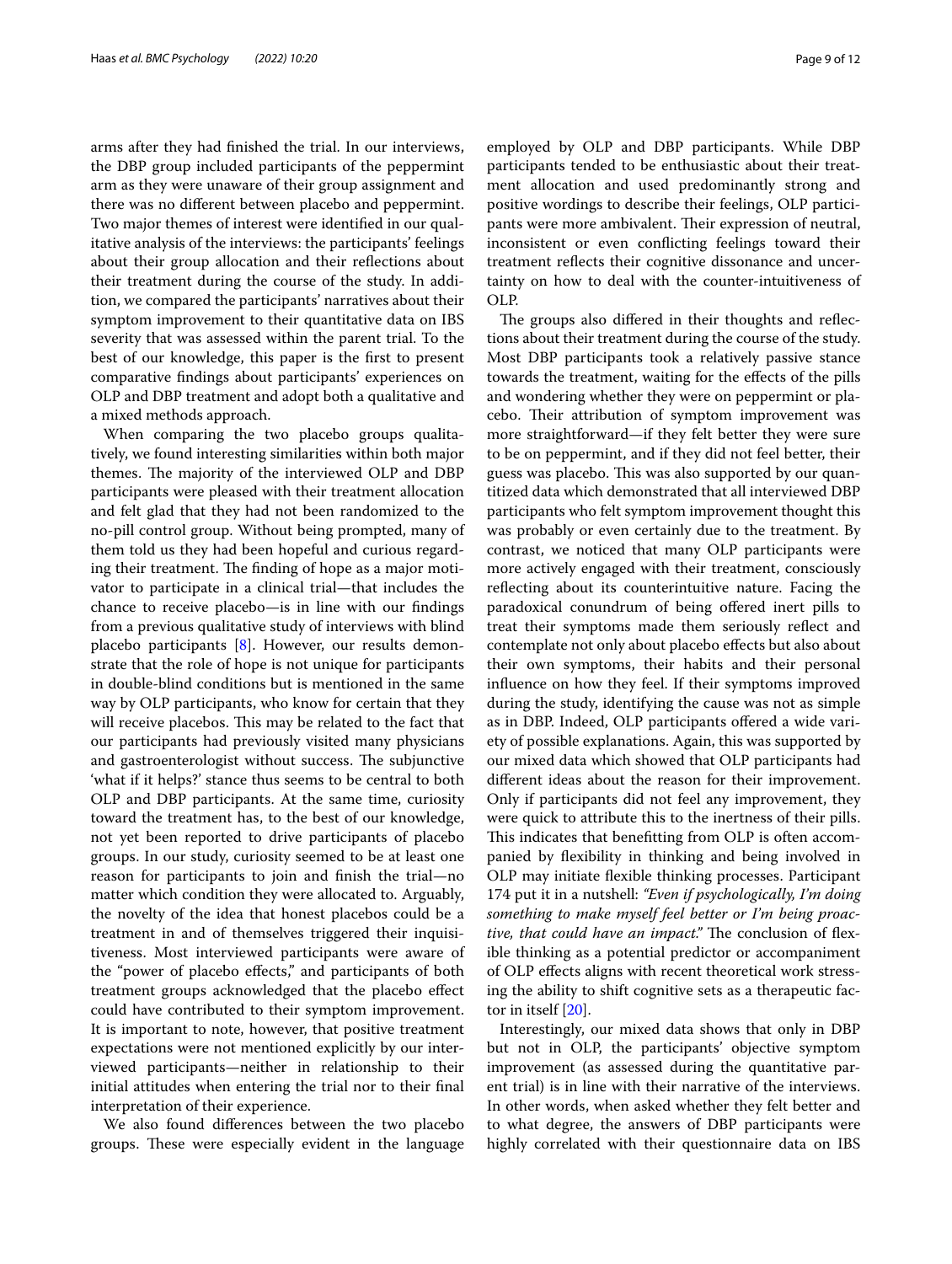improvement—but the answers of OLP participants deviated substantially from their questionnaire scores. It appears that DBP participants were making specifc eforts to monitor symptom changes out of curiosity regarding their treatment allocation whereas themes of symptom monitoring were not evident in the OLP interviews. This finding is in line with recent experimental evidence of OLP and DBP analgesia in healthy subjects [[21\]](#page-11-3). In this experiment, OLP was as effective as DBP in reducing objectively measured pain tolerance, but this was not refected by the participants' subjective rating of pain intensity and unpleasantness, where only DBP participants indicated that their treatment had an analgesic efect. We hypothesize that attributing success to treatment without "active ingredients" may involve breaking with common sense and rational thinking, which is probably not easily embraced by research participants. Furthermore, patients may have resisted potential stigmatization and been unwilling to endorse that their IBS "was in their heads" and could be improved by a simple placebo  $[22]$  $[22]$ . This suggests that physicians who might adopt OLP in clinic need to better inform patients on the possibility of non-conscious embodied processes that could activate placebo effects  $[1, 23]$  $[1, 23]$  $[1, 23]$  $[1, 23]$ . In this context, it may be helpful to explain to patients that improving from OLP is a sign of a fexible and healthy central nervous system, which can non-consciously adjust pain signals towards reduced symptoms and decrease neural excitability in therapeutic situations.

Our data suggest that patients treated by two diferent placebo models (DBP vs. OLP) share some similar experiences (hope, curiosity, awareness of placebo efects) but also have distinct experiences (enthusiasm vs. ambivalence, passive vs. active engagement). These qualitative fndings support an emerging picture that, on multiple analytic levels, diferent placebo treatments utilize different mechanisms. For example, in our published parent study we found that higher baseline expectations predicted higher double-blind placebo responses [\[12\]](#page-10-8), which is in line with the broad literature body of the last decades [[24\]](#page-11-6). Dramatically, in that same study, we found the opposite in open-label placebo (higher baseline expectations predicted *lower* placebo efects). Genetic data also seem to suggest diferences. Two recent studies of OLP genetics examined genetic variations in Catechol-O-Methyltransferase (COMT) polymorphisms (rs4680 and rs4818) and found that in OLP treatment rs4680 high-activity G-allele (G/G or G/A) or rs4818 C/G genotypes reported signifcant more improvement [[25](#page-11-7), [26](#page-11-8)]. In double-blind placebo RCTs, participants homozygous for the rs4680 A allele (A/A) were more likely to respond than  $G/G$  or  $G/A$  participants, the reverse of OLP  $[27]$  $[27]$ . These findings suggest that even the genetic association with treatment response may be diferent for OLP and DBP. Furthermore, emergent neuroimaging evidence in OLP suggests that "unlike other placebo efects, placebo analgesia without expectation [OLP] for pain relief may primarily engage lower order pain control mechanisms without prefrontal support" [[28](#page-11-10), [29\]](#page-11-11).

# **Limitations**

Our fndings provide a frst impression of participants' distinct experiences on OLP treatment as compared to DBP treatment. Due to the qualitative nature of this investigation, reliability and validity are limited, and subsequent quantitative studies are needed to further explore and eventually substantiate our fndings. As the quantitized variables derived from our interview data may involve a risk of bias, future studies should include quantitative instruments to measure the participants' personal evaluation of their symptom improvement. Also, our mixed methods analysis lacked a formal a priori power calculation. We took advantage of the availability of data to perform what should be considered an exploratory study, but the small sample size limits any conclusions drawn from the mixed methods analyses and must be considered when interpreting the fndings. Furthermore, we decided a priori to interview only fve treatment as usual (TAU) participants which gave us insufficient data for interpretation. Additional interviews with TAU participants (as well as potential no-treatment participants) would have been helpful to compare their experiences to the experiences of placebo participants. Moreover, the parent RCT involved two diferent placebos; it is possible that participants' experiences would be diferent in RCTs and clinical practice with only an OLP option. Further qualitative studies with OLP could address this limitation. Even though the enteric coating of the peppermint pills is designed to eliminate smells, some of our participants in the double-blind condition might have detected a slight peppermint taste if they accidentally bit the capsules or experienced refux after the intake. Although our team was not able to detect any odor of the capsules, we should have assessed blinding in our parent study on the assumption that any unblinding of the peppermint treatment might have increased positive responses to the active intervention. Nonetheless, we believe this possibility is unlikely, as data from our secondary paper comparing double-blind peppermint to double-blind placebo showed no diference in peppermint oil and placebo outcomes [[17](#page-10-13)]. Finally, since we only interviewed our participants at the end of the RCT and not at the beginning, our conclusions about cognitive and emotional processes they underwent during participation are drawn retrospectively. This needs to be considered when interpreting our fndings.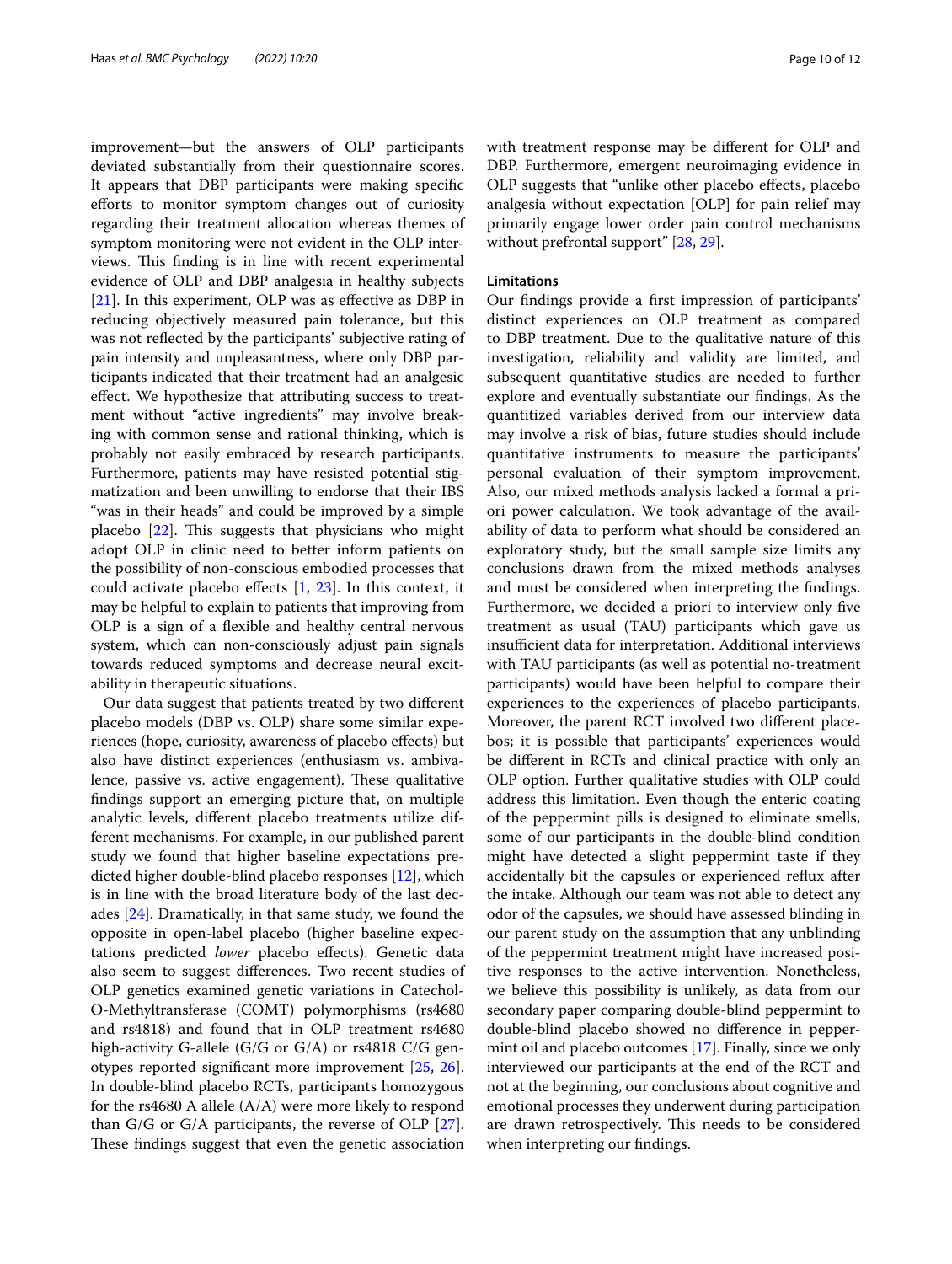# **Conclusion**

The results of this qualitative mixed methods study suggest that hope and curiosity may be central for both DBP and OLP treatment. At the same time, OLP participants expressed more ambivalent feelings and were more actively involved with their treatment—in the sense of more substantial cognitive or emotional selfrefection—as compared to DBP participants. However, only in the DBP group, the participants' retrospective report of their symptom improvement was correlated to their corresponding quantitative questionnaire data, while this was not the case for OLP. It seems that attributing benefts to placebo treatment is challenging for OLP participants, especially when they may also be thinking about the option of another active intervention (peppermint). Also, for many patients with functional diseases, responding to placebo may retain the old stigma of "it's all in your head." [[22\]](#page-11-4). Our fndings add to a recently emerging, but still incomplete picture of a variety of diferent mechanisms that may be involved in diferent placebo conditions and that may distinguish OLP and DBP efects.

### **Abbreviations**

OLP: Open-label placebo; DBP: Double-blind placebo; TAU: Treatment as usual; RCT: Randomized-controlled trial; IBS: Irritable bowel syndrome; IBS-SSS: IBS Severity Scoring System; COMT: Catechol-O-Methyltransferase.

### **Acknowledgements**

Not applicable.

### **Authors' contributions**

JWH: Conceptualization; formal analysis; writing (original draft). GO: Conceptualization; formal analysis; writing (original draft). EJ: Conceptualization; data curation; writing (review & editing). LAC: Conceptualization; data curation; writing (review & editing). JN: Writing (review & editing). JI: Writing (review & editing). VR: Writing (review & editing). AL: Funding acquisition; writing (review & editing). TJK: Funding acquisition; conceptualization; writing (review & editing). SB: Conceptualization; supervision; writing (review & editing). All authors read and approved the fnal manuscript.

### **Funding**

This study was supported by NIH grant R01AT008573. TJK was partially supported by a grant from the Foundation for the Science of the Therapeutic Encounter. JWH was awarded a postdoctoral fellowship by the German Academic Exchange Service (Deutscher Akademischer Austauschdienst, DAAD). GO's research is funded by the Economic and Social Research Council (grant ES/V009664/1).

# **Availability of data and materials**

The datasets used and/or analyzed during the current study are available from the corresponding author on reasonable request.

# **Declarations**

### **Ethics approval and consent to participate**

Ethical and regulatory approvals were obtained from the Institutional Review Board for the Protection of Human Subjects at Beth Israel Deaconess Medical Center. Our study was performed and reported in accordance with the relevant guidelines and regulations, informed by COREQ [[16](#page-10-12)]. All participants gave written informed consent.

### **Consent for publication**

Not applicable.

# **Competing interests**

The authors declare that they have no competing interests.

### **Author details**

<sup>1</sup> Division of Gastroenterology, Beth Israel Deaconess Medical Center/Harvard Medical School, 330 Brookline Ave, Boston, MA 02215, USA. <sup>2</sup> Program in Placebo Studies, Beth Israel Deaconess Medical Center/Harvard Medical School, Boston, MA, USA.<sup>3</sup> Department of Anthropology, The London School of Economics and Political Science, London, UK. <sup>4</sup> Department of Global Health and Social Medicine, Harvard Medical School, Boston, MA, USA.

Received: 23 August 2021 Accepted: 25 January 2022 Published online: 04 February 2022

### **References**

- <span id="page-10-0"></span>Kaptchuk TJ, Hemond CC, Miller FG. Placebos in chronic pain: evidence, theory, ethics, and use in clinical practice. BMJ. 2020;370:m1668.
- <span id="page-10-1"></span>Evers AWM, Colloca L, Blease C, Annoni M, Atlas LY, Benedetti F, et al. Implications of placebo and nocebo efects for clinical practice: expert consensus. Psychother Psychosom. 2018;87:204–10.
- <span id="page-10-2"></span>3. Haas JW, Rief W, Glombiewski JA, Winkler A, Doering BK. Expectationinduced placebo effect on acute sadness in women with major depression: an experimental investigation. J Afect Disord. 2020;274:920–8. <https://doi.org/10.1016/j.jad.2020.05.056>.
- Rief W, Shedden-Mora MC, Laferton JAC, Auer C, Petrie KJ, Salzmann S, et al. Preoperative optimization of patient expectations improves long-term outcome in heart surgery patients: results of the randomized controlled PSY-HEART trial. BMC Med. 2017;15:1–13. [https://doi.org/10.](https://doi.org/10.1186/s12916-016-0767-3) [1186/s12916-016-0767-3](https://doi.org/10.1186/s12916-016-0767-3).
- 5. Hall KT, Loscalzo J, Kaptchuk TJ. Genetics and the placebo efect: the placebome. Trends Mol Med. 2015;21:285–94. [https://doi.org/10.1016/j.](https://doi.org/10.1016/j.molmed.2015.02.009) [molmed.2015.02.009](https://doi.org/10.1016/j.molmed.2015.02.009).
- 6. Geuter S, Koban L, Wager TD. The cognitive neuroscience of placebo efects: concepts, predictions, and physiology. Annu Rev Neurosci. 2017;40:167–88.
- <span id="page-10-3"></span>7. Wager TD, Atlas LY. The neuroscience of placebo effects: Connecting context, learning and health. Nat Rev Neurosci. 2015;16:403–18.
- <span id="page-10-4"></span>8. Kaptchuk TJ, Shaw J, Kerr CE, Conboy LA, Kelley JM, Csordas TJ, et al. "Maybe I made up the whole thing": placebos and patients' experiences in a randomized controlled trial. Cult Med Psychiatry. 2009;33:382–411. 9. Beecher HK. The powerful placebo. JAMA. 1955;24:1602–6.
- <span id="page-10-6"></span><span id="page-10-5"></span>10. Kaptchuk TJ, Friedlander E, Kelley JM, Sanchez MN, Kokkotou E, Singer JP, et al. Placebos without deception: a randomized controlled trial in irritable bowel syndrome. PLoS ONE. 2010;5: e15591.
- <span id="page-10-7"></span>11. von Wernsdorff M, Loef M, Caffier BT, Schmidt S. Effects of open-label placebos in clinical trials: a systematic review and meta-analysis. Sci Rep. 2021;11:3855. <https://doi.org/10.1038/s41598-021-83148-6>.
- <span id="page-10-8"></span>12. Lembo A, Kelley JM, Nee J, Ballou S, Iturrino J, Cheng V, et al. Open-label placebo vs double-blind placebo for irritable bowel syndrome: a randomized clinical trial. Pain. 2021;162:2428–35.
- <span id="page-10-9"></span>13. Sperber AD, Bangdiwala SI, Drossman DA, Ghoshal UC, Simren M, Tack J, et al. Worldwide prevalence and burden of functional gastrointestinal disorders, results of Rome foundation global study. Gastroenterology. 2021;160:99–114.
- <span id="page-10-10"></span>14. Hardman DI, Geraghty AWA, Howick J, Roberts N, Bishop FL. A discursive exploration of public perspectives on placebos and their efects. Health Psychol Open. 2019;6: 2055102919832313.
- <span id="page-10-11"></span>15. Ballou S, Kaptchuk TJ, Hirsch W, Nee J, Iturrino J, Hall KT, et al. Open-label versus double-blind placebo treatment in irritable bowel syndrome: study protocol for a randomized controlled trial. Trials. 2017;18:234.
- <span id="page-10-12"></span>16. Tong A, Sainsbury P, Craig J. Consolidated criteria for reporting qualitative research (COREQ): a 32-item checklist for interviews and focus groups. Int J Qual Heal Care. 2007;19:349–57.
- <span id="page-10-13"></span>17. Nee J, Ballou S, Kelley JM, Kaptchuk TJ, Hirsch W, Katon J, et al. Peppermint oil treatment for irritable bowel syndrome: a randomized placebo-controlled trial. Am J Gastroenterol. 2021;116:2279–85.